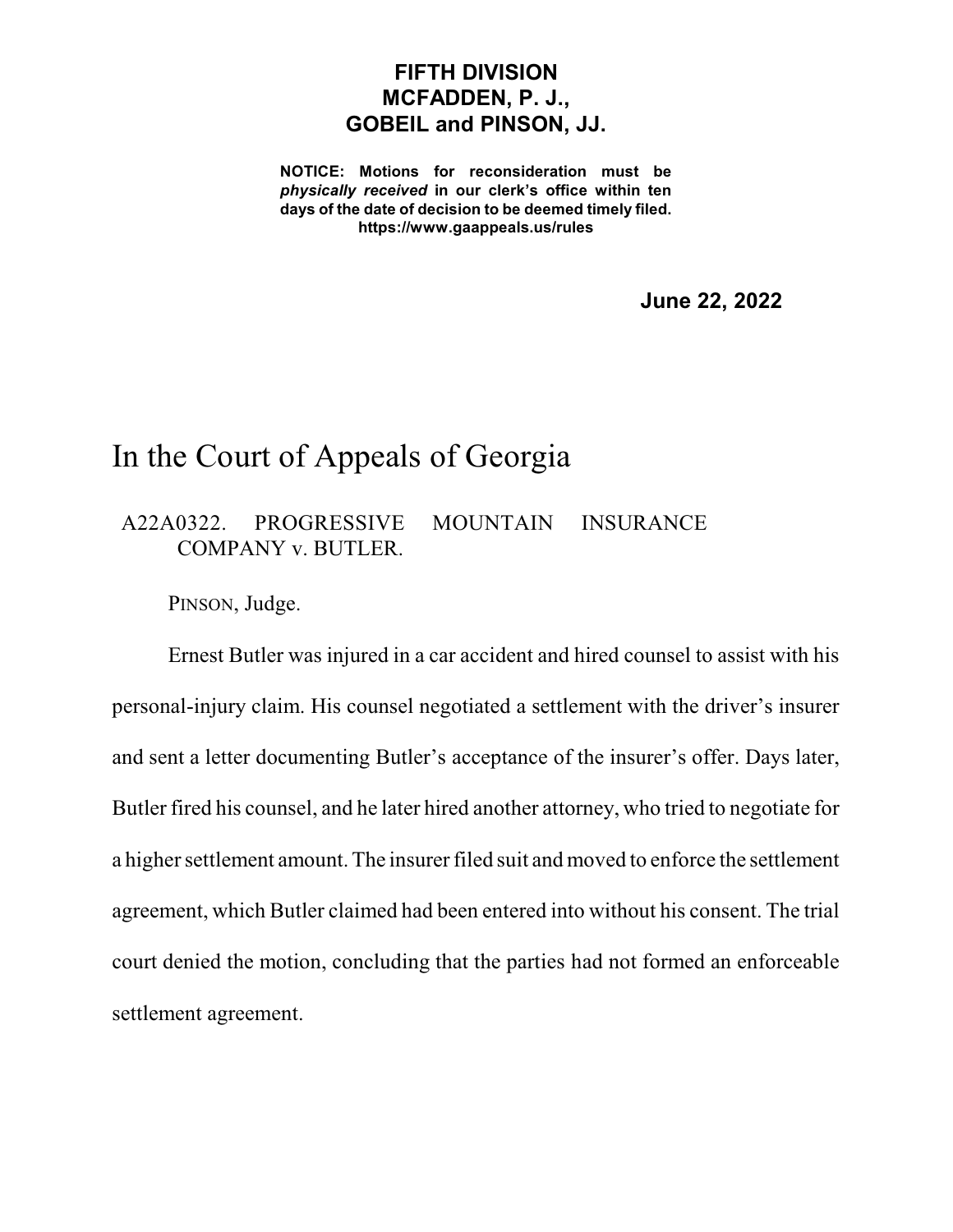We reverse. Everyone agrees that the insurer offered to settle for a specific dollar amount, and counsel's letter unequivocally accepted that offer without imposing any additional conditions. That is enough to forman enforceable settlement agreement here, and because the insurer was not made aware of any restrictions on the authority of Butler's counsel, her assent bound Butler. If Butler did not authorize the settlement, his recourse is against the attorney.

## Background

The following facts are undisputed. In March 2019, Butler was injured when his vehicle was side-swiped by a tractor-trailer. The tractor-trailer driver, Julio Maden, was employed by a commercial motor carrier, Carrier Compliance Service, which was insured by Progressive. Butler retained counsel, who began negotiating with Progressive to settle the case.

On January 22, 2020, Butler's counsel, Sarah Jett, emailed a Progressive representative. The email stated: "Attached is the hold harmless letter. Please send the check and settlement documents to: [Jett's law firm's name and address]." Attached to the email was a letter stating:

Please allow this letter to confirm that Ernest Butler accepts Progressive Mountain Insurance Company's offer of \$17,500.00 as full and final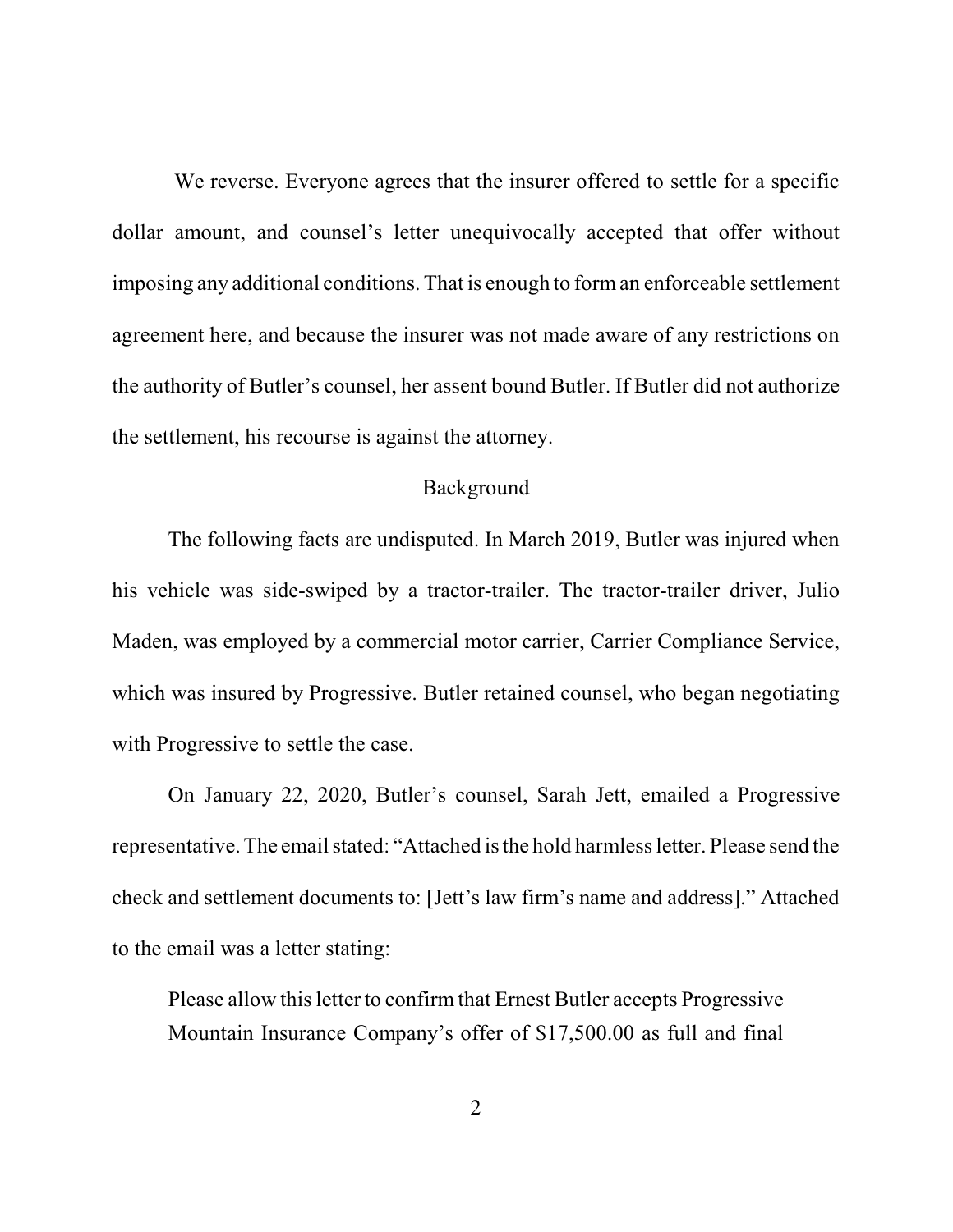settlement of the above-referenced claim. This settlement is for the bodily injury claim ONLY. Please make the check payable to Ernest Butler and The Law Offices of Gary Martin Hays & Associates, P.C. Further our firm agrees to address any statutorily valid liens filed prior to the distribution of the settlement funds.

The letter again asked Progressive to forward the check and settlement documents to Jett at the firm's address.

Eight days later, Jett sent a letter to Progressive stating that her firm no longer represented Butler and giving notice of an attorneys'lien her firm was placing on any future settlement or verdict in the case. About a month after that, Butler's new counsel sent Progressive a letter offering to settle the case for \$350,000. Counsel representing Carrier and Maden responded with a letter noting that Butler had already agreed to settle the case for \$17,500 and requesting instructions for submitting payment and settlement documents.

Butler did not respond, and two monthslater, Progressive sued Butler, seeking a declaratory judgment stating that the parties had reached a binding settlement agreement. Butler answered, denying that he had ever accepted a settlement offer and asserting that Jett had engaged in settlement negotiations without his consent. Progressive then moved to enforce the settlement agreement.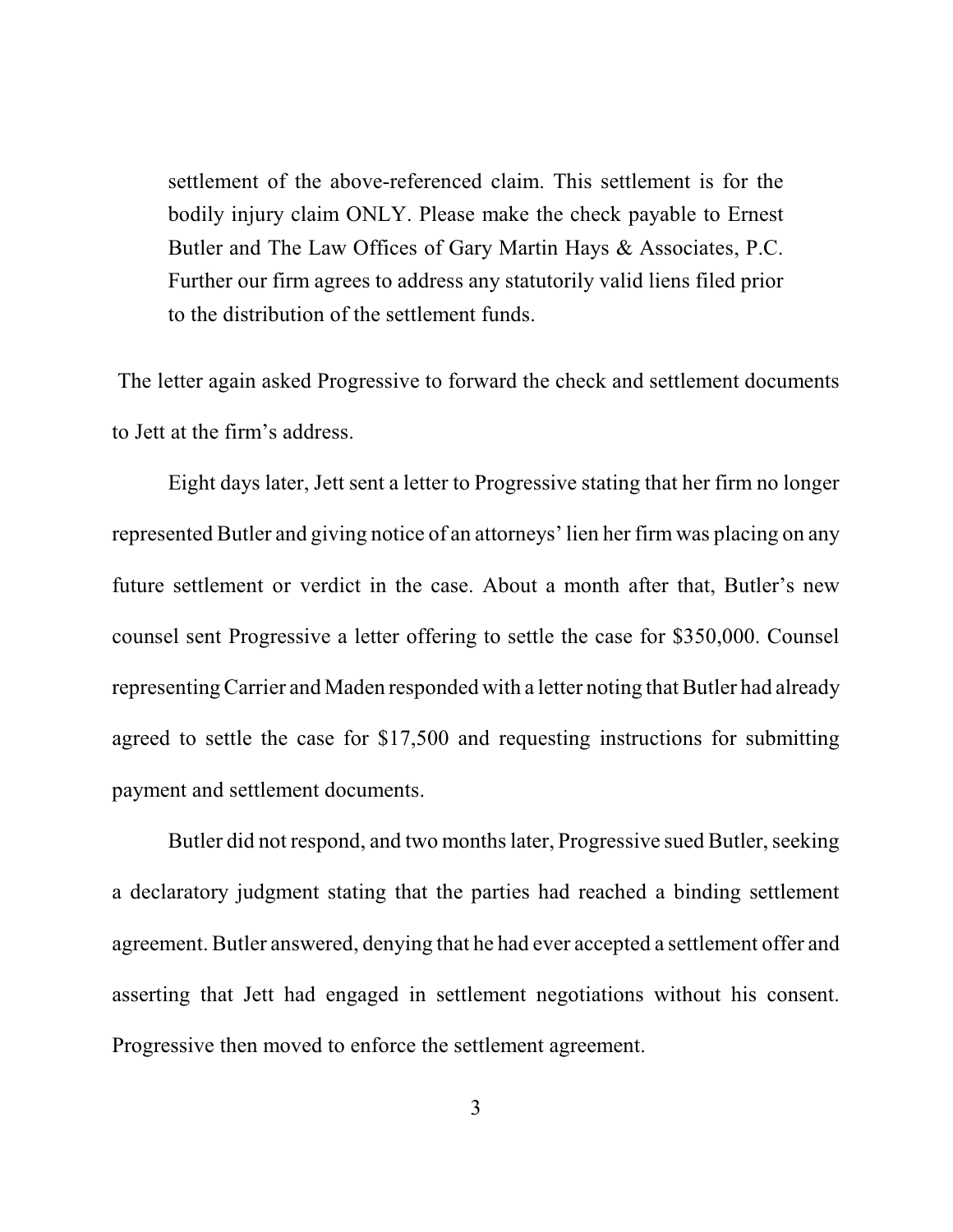After a hearing, the trial court entered an order denying the motion to enforce. The court found that Jett's January 22, 2020 letter "did not include any specific terms" and was not "made available to" Butler. The court also found that Jett "never received a formal offer, in writing, from [Progressive]"; that neither Butler nor Jett ever "signed any release of liability agreement or other settlement documents"; and that Progressive "never agreed to the terms" in Jett's letter or remitted any payment to Butler. Based on these findings, the court concluded that the letter was not an enforceable settlement agreement.

Progressive appealed.<sup>1</sup>

## **Discussion**

<sup>&</sup>lt;sup>1</sup> The trial court's order was a final appealable judgment under OCGA  $\S$  5-6-34 (a) (1) because it resolved the sole issue in the case. See *Tyrones v. Tyrones*, 300 Ga. 367, 369 n.2 (792 SE2d 398) (2016) (noting that an order is considered a final judgment within the meaning of OCGA  $\S$  5-6-34 (a) (1) "where it leaves no issues remaining to be resolved, constitutes the court's final ruling on the merits of the action, and leaves the parties with no further recourse in the trial court" (citation and punctuation omitted)). Cf. *Underwood v. Underwood*, 282 Ga. 643, 644 (1) (651 SE2d 736) (2007) (holding that an order granting a motion to enforce a settlement agreement is not a final judgment "until such time as the agreement 'has been made the judgment of the court, thereby terminating the litigation'");*Claxton v. Adams*, 357 Ga. App. 762, 764 (1) (849 SE2d 494) (2020) (holding that trial court's order granting motion to enforce settlement agreement was not a final judgment for appeal purposes).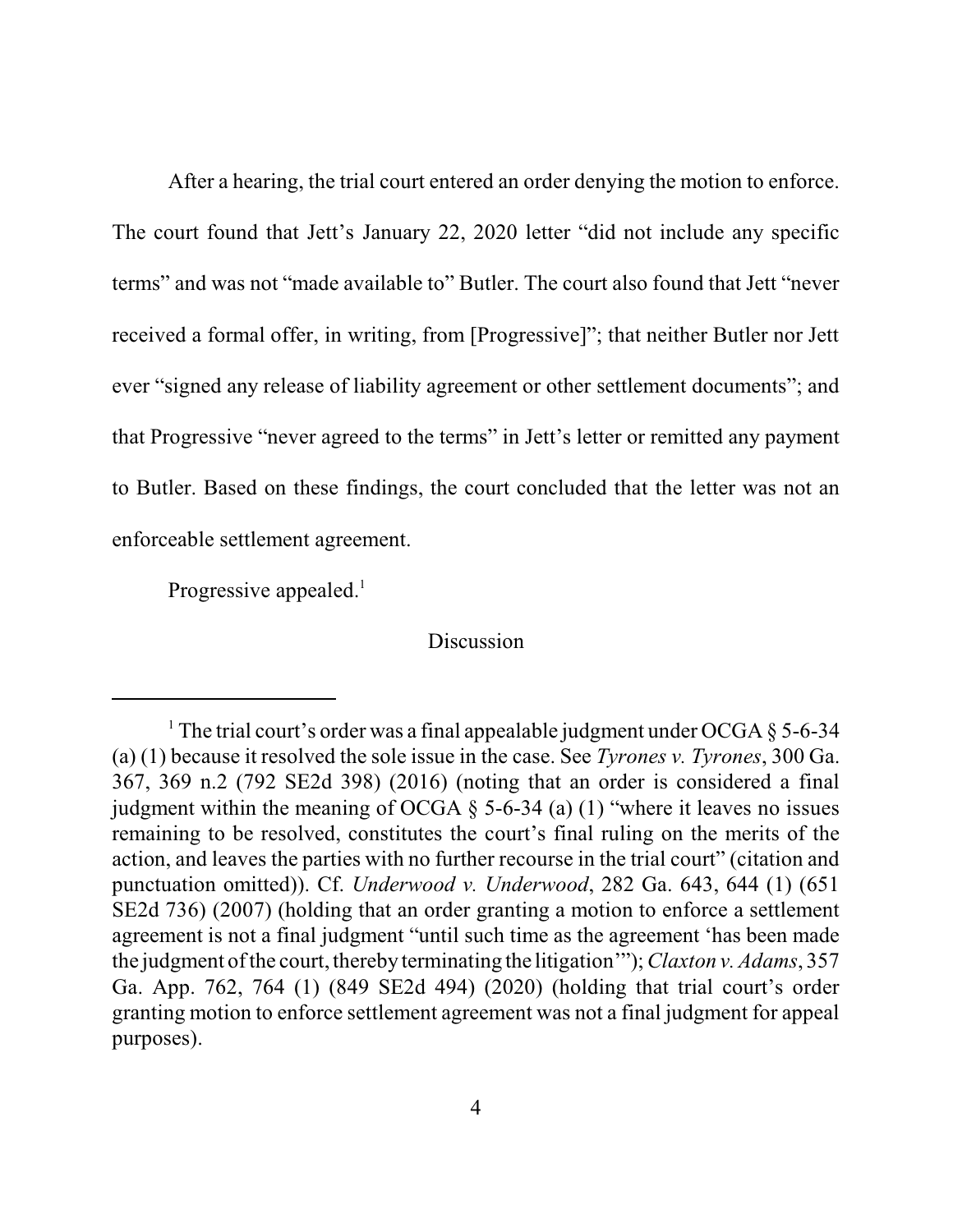The trial court decided this case on motion rather than by a bench trial, so "the issues raised in this appeal are analogous to those in a motion for summary judgment[,] [and] [o]ur review is de novo." *Jones v. Frickey*, 274 Ga. App. 398, 400 (618 SE2d 29) (2005) (citation and punctuation omitted). Accord *Cumberland Contractors, Inc. v. State Bank and Trust Co.*, 327 Ga. App. 121, 127 (3) (755 SE2d 511) (2014). Summary judgment is proper if the pleadings and evidence of record show "that there is no genuine issue as to any material fact and that the moving party is entitled to a judgment as a matter of law." OCGA § 9-11-56 (c).

1. We start by discarding a potential threshold basis for rejecting the settlement agreement: Jett's authority to settle Butler's claims. Although Butler has maintained that he did not authorize Jett to agree to Progressive's offer, he acknowledges that he cannot rely on that basis to avoid the agreement, because Jett had apparent authority to enter into a settlement agreement. See *Brumbelow v. Northern Propane Gas Co.*, 251 Ga. 674, 674-75 (2) (308 SE2d 544) (1983).

We agree. Under Georgia law, attorneys have the apparent authority to enter into agreements on behalf of their clients, and those agreements are enforceable against the clients by other settling parties. *Brumbelow*, 251 Ga. at 674; see OCGA § 15-19-5. Put another way, unless an opposing party has been made aware of express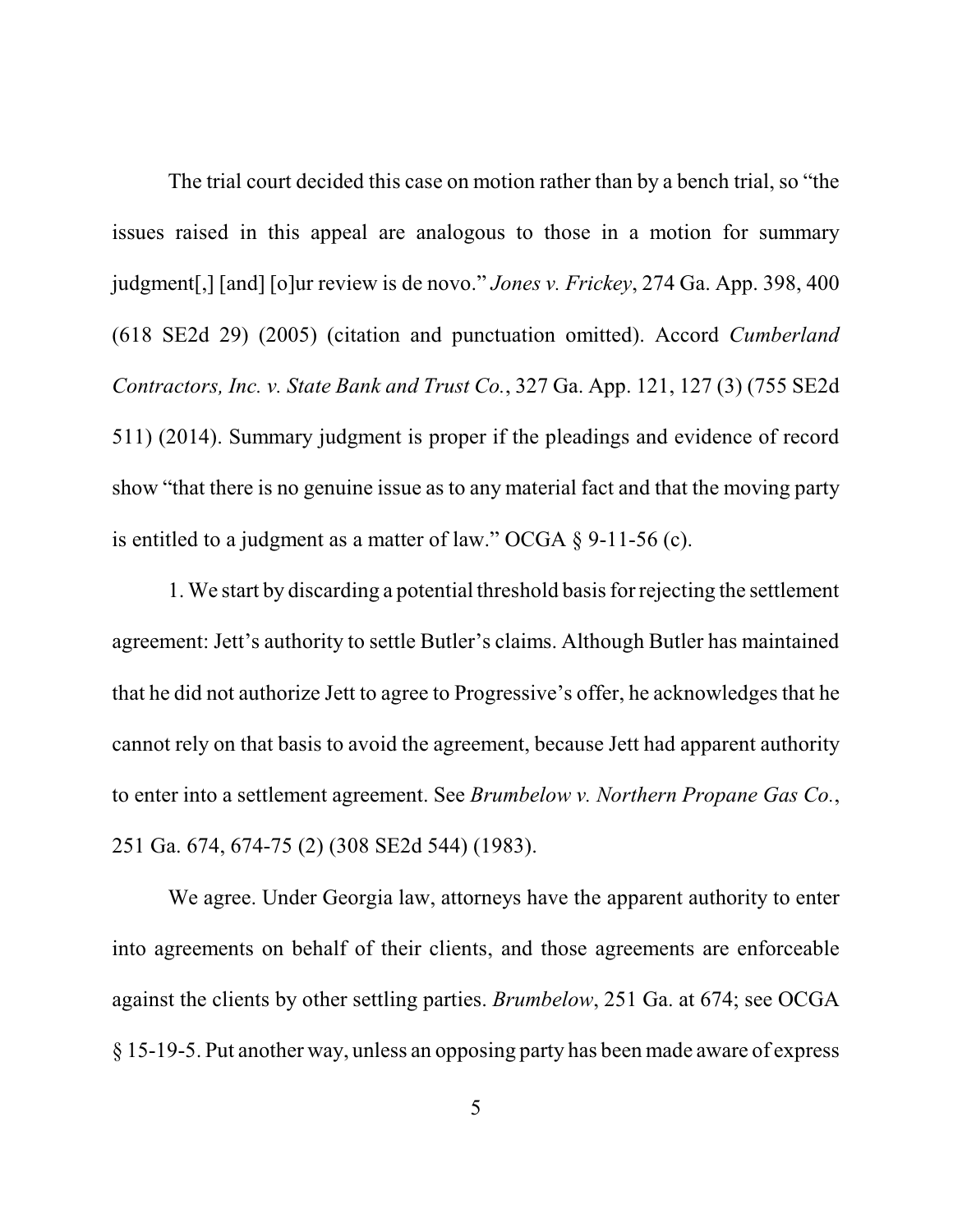restrictions on the attorney's authority to settle, that authority "may be considered plenary by the court and opposing parties," and the attorney's assent to an agreement will bind the client. Id. at 675. If an attorney "overstep[s] the bounds of his agency" in negotiating on the client's behalf and reaches an agreement he did not authorize, the client's remedy for that problem is to seek redress against the attorney. *Brumbelow*, 251 Ga. at 675. Accord *Blanton v. Crump Heating & Air, LLC*, 345 Ga. App. 488, 491 (811 SE2d 125) (2018) (physical precedent only). Just so here.

2. Because Jett had apparent authority to settle his claims, Butler does not rely on her purported lack of actual authority to attack the settlement agreement. Instead, he contends that Jett's letter did not create a binding settlement agreement at all.

Settlement agreements are subject to "the same requirements of formation and enforceability as other contracts." *Grange Mut. Cas. Co. v. Woodard*, 300 Ga. 848, 852 (2)(A) (797 SE2d 814) (2017) (citation and punctuation omitted). Accord *Jones*, 274 Ga. App. at 401. This means that an agreement to settle a pending dispute is formed only "when the minds of the parties meet at the same time, upon the same subject matter, and in the same sense." Id. (citation omitted). When an offer to settle has been extended, an answer to the offer will amount to an acceptance only if it is "unconditional and identical with the terms of the offer." Id. (citation and punctuation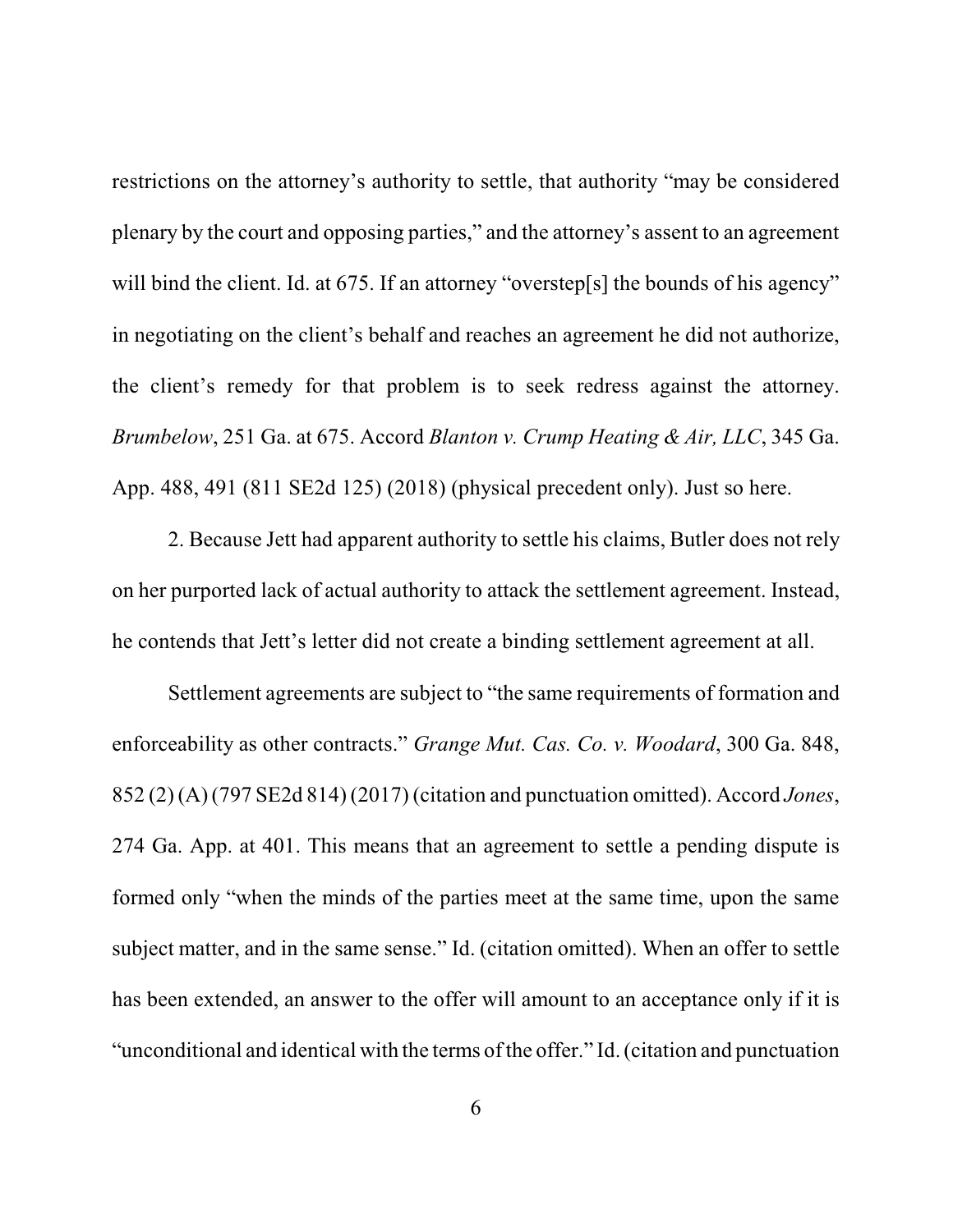omitted). All of that said, "[t]he law favors compromise, and when parties have entered into a definite, certain, and unambiguous agreement to settle, it should be enforced." *Cumberland Contractors*, 327 Ga. App. at 127 (3) (citation and punctuation omitted).

The required offer and unconditional acceptance are present here. Butler admits that Progressive offered to settle Butler's claims for \$17,500, and Jett's letter unconditionally accepted Progressive's offer to settle those claims for that same amount. This is enough to create a binding settlement agreement. See, e.g., *Vildibill*, 244 Ga. App. at 749 (1) (letter accepting offer to settle for specific dollar amount in return for "'any release you deem appropriate'" created a binding settlement agreement); *Herring v. Dunning*, 213 Ga. App. 695, 698-99 (446 SE2d 199) (1994) (attorney's letter written to accept plaintiff's offer to settle claims for \$15,000 in exchange for full and final release created binding settlement agreement). See also *Turner v. Williamson*, 321 Ga. App. 209, 213 (2) (738 SE2d 712) (2013) (binding settlement agreement formed where insurance-claims handler's written and oral communications showed unequivocal acceptance of an offer to settle for insurance policy limits in exchange for execution of statutory release form). Jett's letter also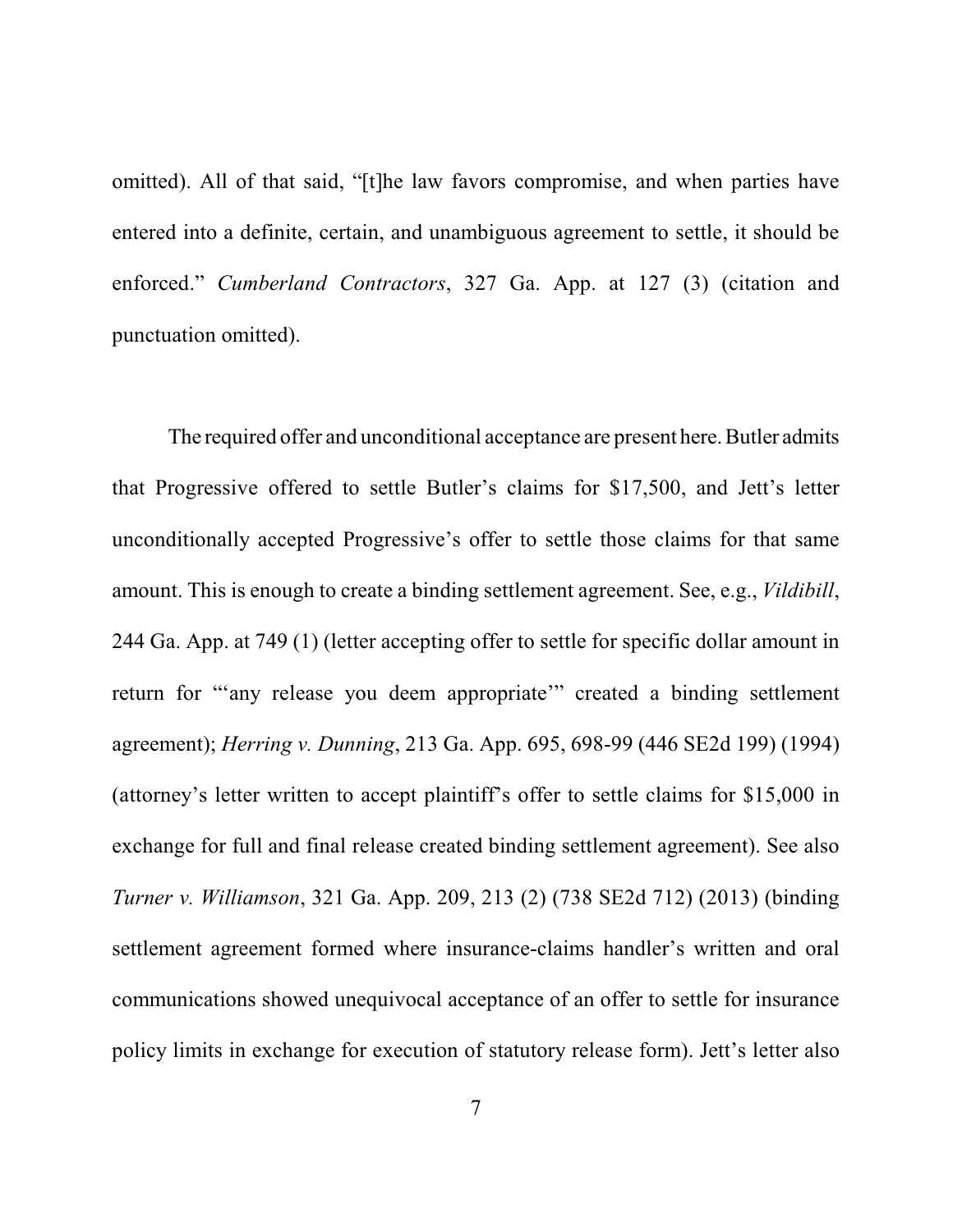includes information about the logistics of payment and the handling of liens by Jett's firm, but this language was purely informational and did not impose any additional conditions that would have created a counteroffer rather than an acceptance. See *McReynolds v. Krebs*, 290 Ga. 850, 853 (2) (725 SE2d 584) (2012) ("A purported acceptance of a plaintiff's settlement offer which imposes conditions . . . will be construed as a counter-offer." (citation and punctuation omitted)); *Herring*, 213 Ga. App. at 698-99 (language asking about the existence of liens did not create a counteroffer because it merely sought confirmation of counsel's belief about the absence of liens rather than impose a new condition).<sup>2</sup> Finally, Jett's letter satisfies the writing requirement for settlement agreements whose existence or terms are in dispute. See *Brumbelow*, 251 Ga. at 676 (citing OCGA § 15-19-5) (explaining that "[o]rdinarily, for an attorney to bind his client to a settlement agreement where there is a dispute as to terms, the agreement must be in writing," and "letters or documents prepared by attorneys which memorialize the terms of the agreement" satisfy that

<sup>2</sup> Cf. *Turner*, 321 Ga. App. at 213 (1) (attorney's letter proposing use of a different release form was a counteroffer rather than an acceptance where offer was conditioned on execution of particular release); *Torres v. Elkin*, 317 Ga. App. 135, 142-43 (2) (730 SE2d 518) (2012) (purported acceptance letter expressing the assumption that the offeror would be satisfying all liens was a counteroffer rather than an acceptance where offer was silent about liens).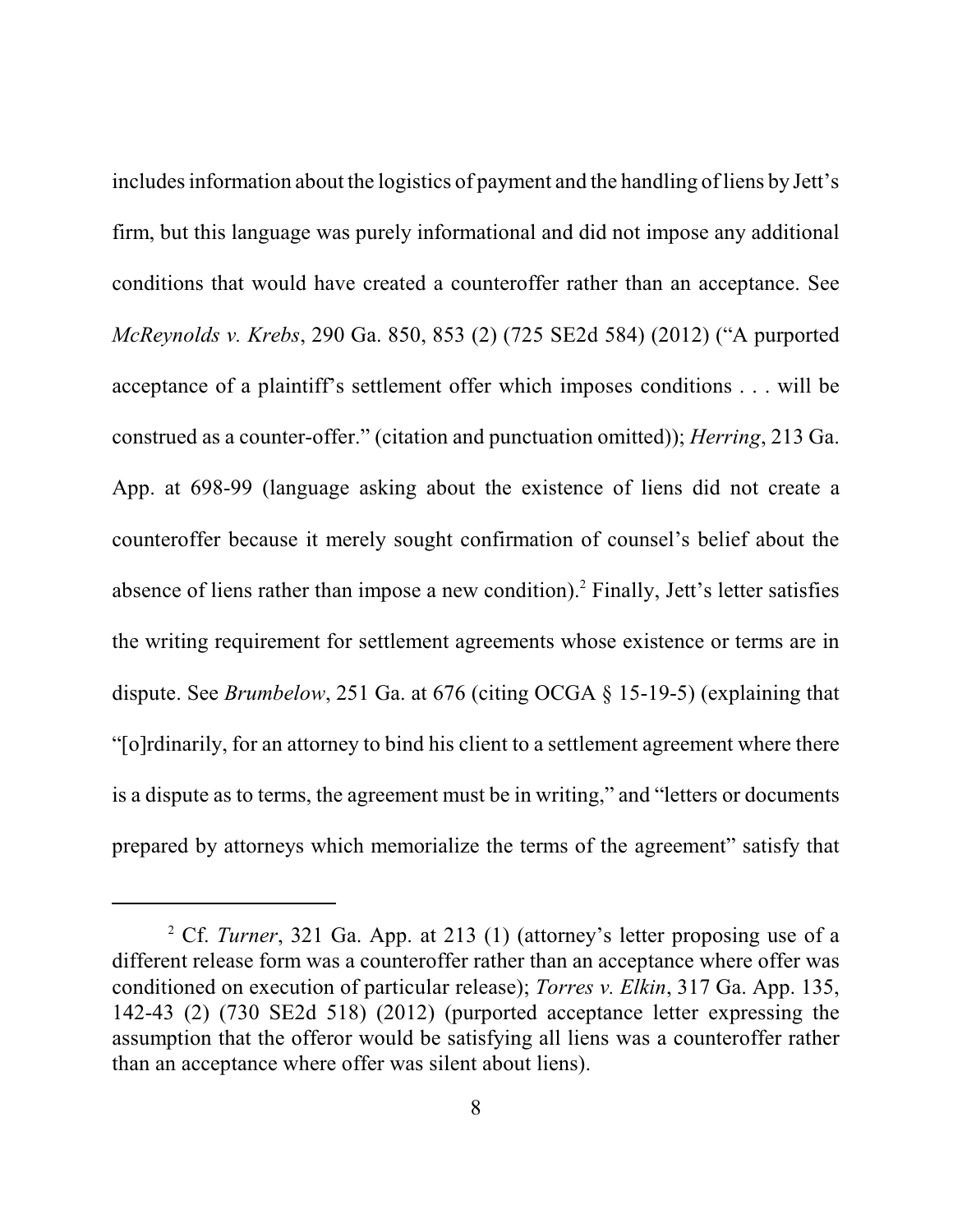requirement); see, e.g., *Vildibill v. Palmer Johnson of Savannah, Inc.*, 244 Ga. App. 747, 749 (1) (536 Ga. App. 779) (2000) (attorney's letter accepting settlement offer established an enforceable agreement); *Ballard v. Williams*, 223 Ga. App. 1, 2 (476 SE2d 783) (1996) (attorney's letter referring to an oral settlement reached months earlier "was enough to satisfy the writing requirement").

In concluding that the agreement was not enforceable, the trial court cited the absence of a written offer, the absence of a signed release, and the fact that Progressive never formally "agreed to" the termsin Jett's letter or paid the settlement amount. None of these points call the agreement's enforceability into question. Georgia law does not require that a settlement offer be made in writing. See, e.g., *Pourreza v. Teel Appraisals &Advisory, Inc.*, 273 Ga. App. 880, 883 (616 SE2d 108) (2005) (settlement agreement was enforceable where offer was extended orally); *Ballard*, 223 Ga. App. at 2 (settlement agreement was enforceable without regard to whether offer was oral or written). Nor was execution of a release required to create a binding settlement agreement: the parties here clearly contemplated signing documents to carry out the settlement's terms, but that was not necessary to create a binding agreement in the first place. See *Pourreza*, 273 Ga. App. at 883 (the fact that settlement agreement was not signed at the time the parties agreed to settle did not